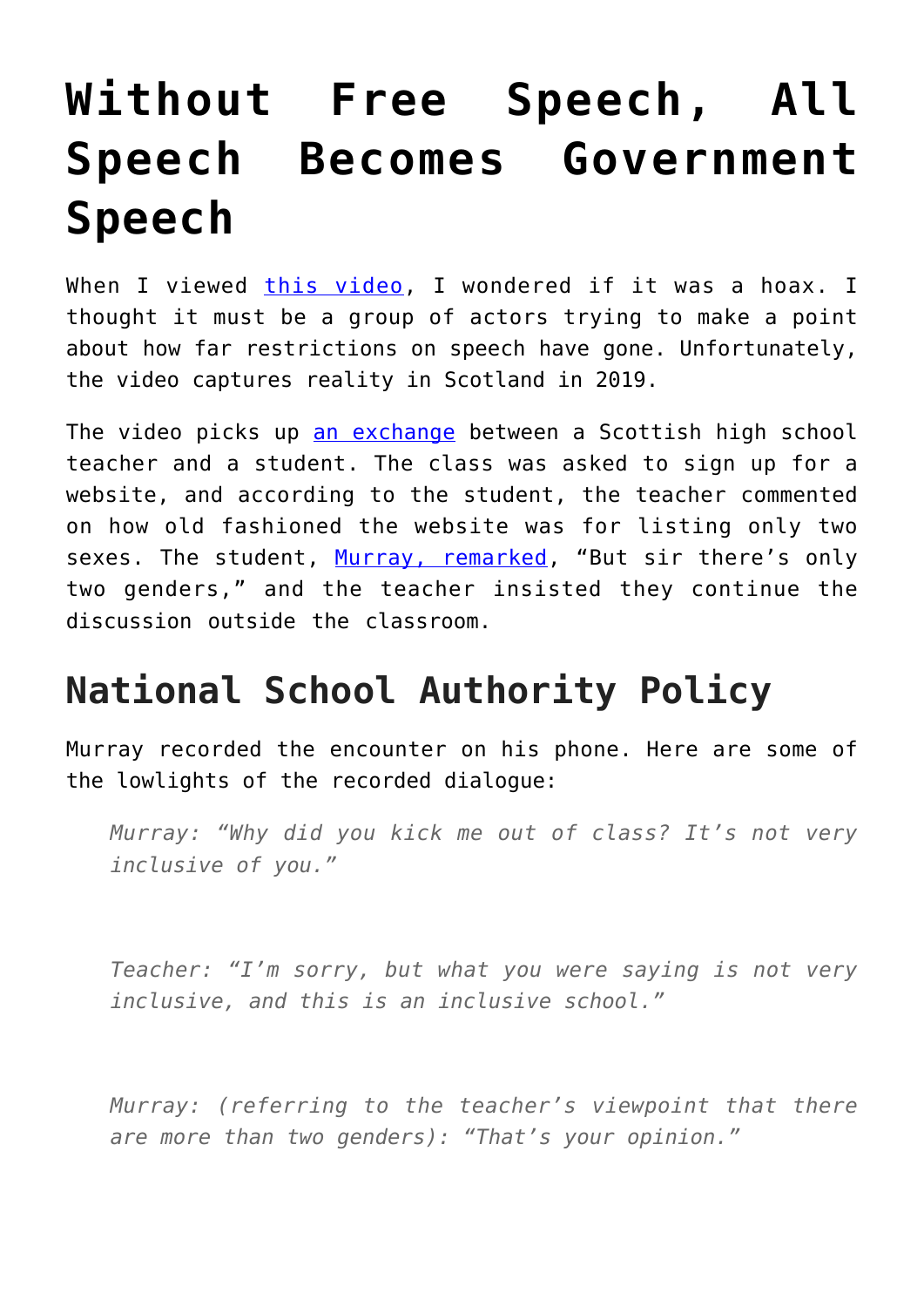*Teacher: "That is my opinion, and that is an opinion which is acceptable in this school."*

*Teacher: "Will you please keep that opinion [referring to Murray's view that there are two genders] to your own house, not in this room?"*

*Murray: "So you got to put your opinion out in class, but my opinion has to stay inside my house?"*

*Teacher: "I am not putting my opinion out. I am stating what is national school authority policy."*

*Teacher: "I know what you think, and I know what the authority thinks."*

Following the UK "national school authority policy" on the number of genders, children are taught there are [100 "gender](https://www.thesun.co.uk/news/9886252/bbc-schools-children-100-genders/) [identities."](https://www.thesun.co.uk/news/9886252/bbc-schools-children-100-genders/)

Murray wasn't sent to a reeducation camp, but the school suspended him for several weeks.

As for the teacher, he's trying to be a proper government functionary. Perhaps he's dreaming of retirement or at least the day when students like Murray will no longer dare to challenge him.

If you're sure this sort of incident couldn't happen in America, think again.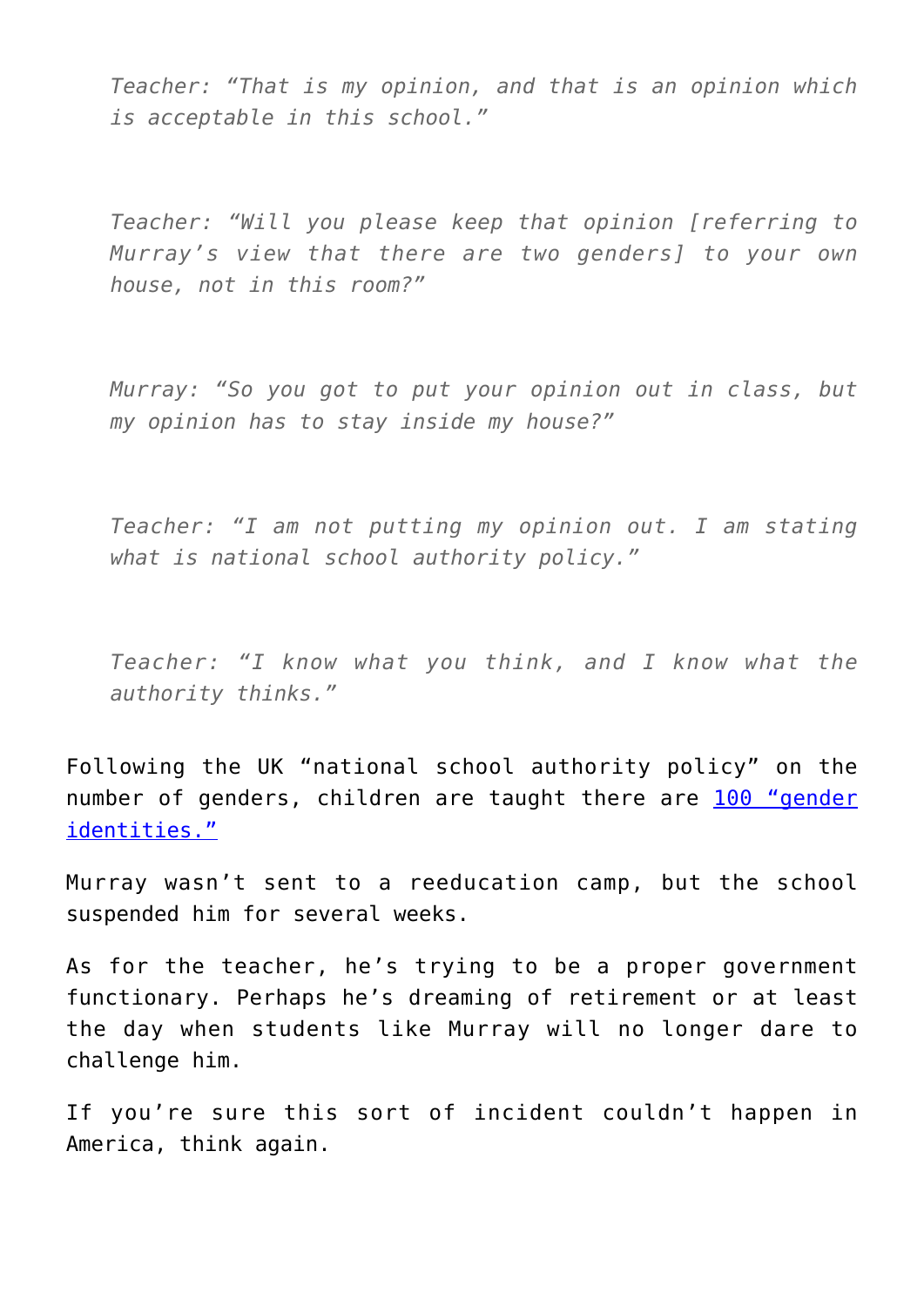### **Support for Free Speech Is Dropping**

A new survey conducted in the United States by the [Campaign](https://www.dailymail.co.uk/news/article-7613617/Americans-want-Amendment-changed-reflect-cultural-norms-today.html) [for Free Speech](https://www.dailymail.co.uk/news/article-7613617/Americans-want-Amendment-changed-reflect-cultural-norms-today.html) found 51 percent of Americans agreed with this statement: "The First Amendment goes too far in allowing hate speech in modern America and should be updated to reflect the cultural norms of today." 48 percent thought, and a majority of millennials agreed, "hate speech" should be outlawed. An astonishing 54 percent of millennials thought jail time should be the consequence penalty for hate speech. Hate speech was not defined in the survey.

If you thought anti-free speech sentiment is limited to college campuses, you would be wrong.

57 percent of Americans are ready to have government "take action against newspapers and TV stations that publish content that is biased, inflammatory, or false."

These findings are not out-of-line with earlier surveys such as a [Cato Institute 2017 Free Speech and Tolerance Survey,](https://www.cato.org/survey-reports/state-free-speech-tolerance-america) which found that 40 percent of Americans think the government should prevent hate speech.

Recently, Richard Stengel, a former editor of *Time*, called for limits on the 1st Amendment. In a *[Washington Post](https://www.washingtonpost.com/opinions/2019/10/29/why-america-needs-hate-speech-law/)* [op-ed,](https://www.washingtonpost.com/opinions/2019/10/29/why-america-needs-hate-speech-law/) Stengel wrote "the intellectual underpinning of the First Amendment was engineered for a simpler era," and without defining hate, he called for laws prohibiting "speech that incites hate." For Stengel it's a bad thing, not a strength of America, that our "First Amendment standard is an outlier."

If you thought anti-free speech sentiment is limited to college campuses, you would be wrong.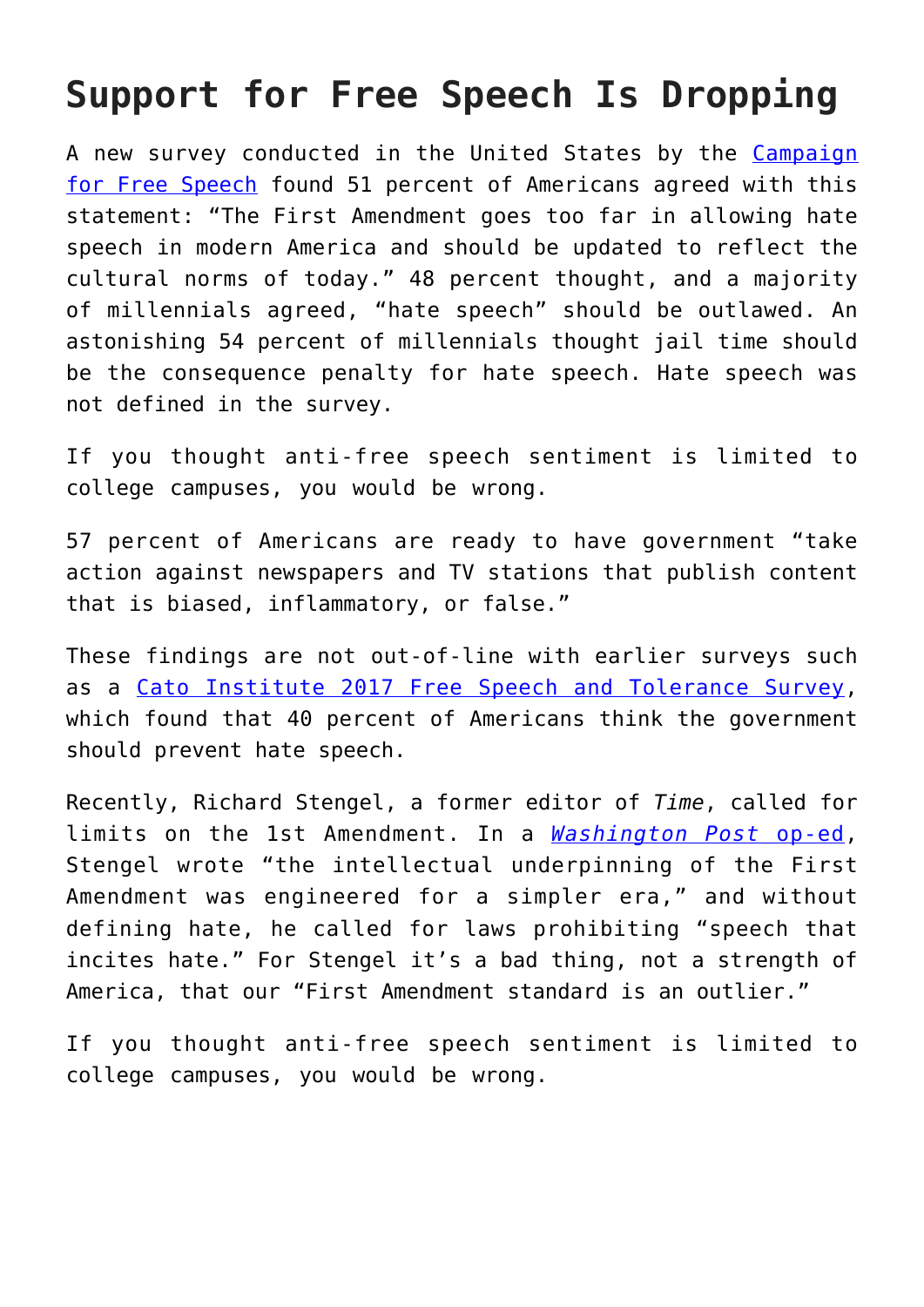# **Government Doesn't Give Us the Right to Free Speech**

Perhaps there are flaws in the survey design by the [Campaign](https://www.campaignforfreespeech.org/new-poll-free-speech-under-attack-majority-of-millennials-agree-jail-time-is-appropriate-for-certain-speech/) [for Free Speech,](https://www.campaignforfreespeech.org/new-poll-free-speech-under-attack-majority-of-millennials-agree-jail-time-is-appropriate-for-certain-speech/) yet the findings warn of waning support for our constitutional rights.

There is fundamental confusion on the source of our right to free speech. The right to free speech codified in the 1st Amendment is not a grant of the right of free speech; it is a prohibition against government interfering with an inherent right of Americans:

*Congress shall make no law respecting an establishment of religion, or prohibiting the free exercise thereof; or abridging the freedom of speech, or of the press.…*

When the first amendments to the Constitution—the Bill of Rights—were being debated, Madison and other Founders initially feared enumerating rights would later be interpreted to mean only rights named in the Constitution would be protected.

Madison addressed those fears with the 9th Amendment to the Constitution:

*The enumeration in the Constitution, of certain rights, shall not be construed to deny or disparage others retained by the people.*

#### [Madison was adamant](https://www.nationalreview.com/2017/09/james-madison-free-speech-rights-must-be-absolute-nearly/) on the absolute nature of the 1st amendment even when the results displease some or many:

*Our First Amendment freedoms give us the right to think what we like and say what we please. And if we the people are to govern ourselves, we must have these rights, even if they are misused by a minority.*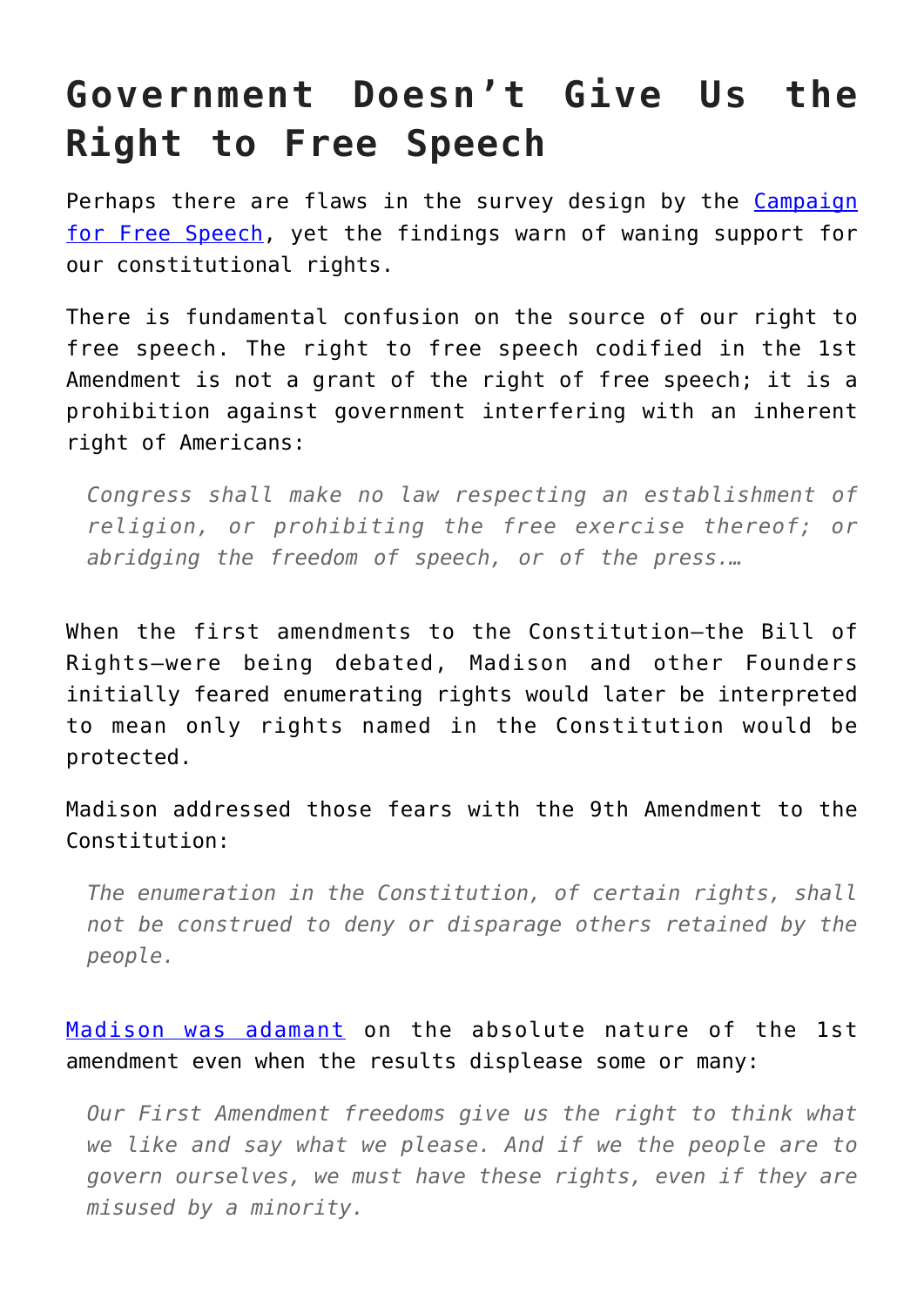Just as you can't be half-pregnant, there is no such thing as government regulated free speech. If government is the arbiter of what is acceptable speech, you are on the road to a dystopian nightmare. The Founders were clear: fallible individuals, limited in knowledge, were not be trusted with power to infringe on our rights.

Nor, Madison believed, would a democratic vote offer any protection for free speech. [In Federalist Paper No. 10,](http://avalon.law.yale.edu/18th_century/fed10.asp) Madison explains that democracy offers no protection against the passion of a faction opposed to liberty:

*When a majority is included in a faction, the form of popular government…enables it to sacrifice to its ruling passion…both the public good and the rights of other citizens.*

## **North Korea, Where All Speech Must Glorify the Government**

Masaji Ishikawa was born in 1947 in Japan to a Korean father and a Japanese mother. His father was a violent alcoholic. In 1960, Ishikawa's family, mired in poverty, moved to North Korea as part of a mass repatriation movement that included almost 100,000 Koreans, lured by promises of a "paradise on earth," a "land of milk and honey."

In his book *[A River in Darkness: One Man's Escape from North](https://amzn.to/34qXpoq) [Korea](https://amzn.to/34qXpoq)*, Ishikawa learned that as a fish doesn't understand water, he didn't understand the freedoms he had in Japan:

*When I lived in Japan, I never really pondered my life… I became obsessed with all the things I had taken for granted before, and all the hardships that marked my life now. But that didn't last long. I soon learned that thought was not free in North Korea. A free thought could get you killed if it slipped out. If you were lucky, you might get sent to some remote mountainous region to do hard labor. Or you might get*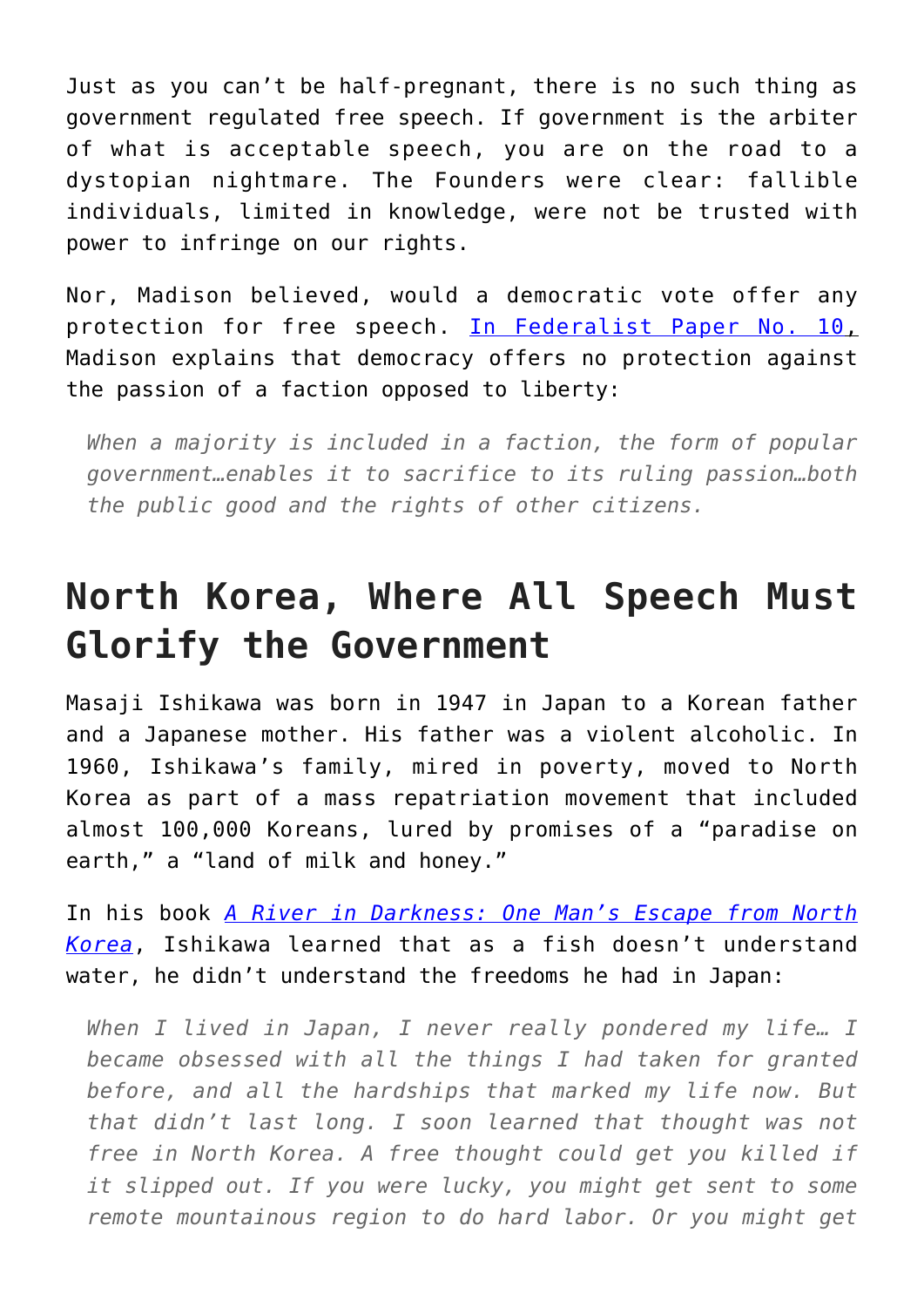*sent to a concentration camp for political prisoners because you were deemed a "liberal" or a "capitalist" with "bad habits." And bad habits needed to be stamped out. By means of a jackboot to the genitals. Or then again, you might simply be executed.*

#### Ishikawa's family was a potential source of ideas dangerous to the North Korean police state:

*We were constantly monitored by the goons of the State Security of North Korea and the secret police. I guess we posed a double threat. We'd brought some dangerous items with us from Japan when we moved—things like bicycles and electrical appliances and half-decent clothes. What if the local villagers came to realize that their standard of living was pitiful? Worse still, what would happen if they got wind of the concept of free thought from us? They might question the wisdom of Kim Il-sung. And that was verboten.*

Education in North Korea consists mostly of studying the collected works of the despots Kim Il-sung and Kim Jong-il's "revolutionary thought." Their doctrine of Juche is the backbone of North Korean society. In his book, *[The Impossible](https://amzn.to/2qlXQBw) [State: North Korea, Past and Future](https://amzn.to/2qlXQBw)*, Victor Cha explains the indoctrination:

*Juche was seared into the minds of every North Korean every day through repetitive indoctrination sessions. There was almost a biological and anatomical rationalization for loyalty that went along with the spiritual. Juche's writings taught that the Great Leader (Suryong) Kim Il-sung was the brain, the party was the nerves, and the people were the arms, legs, muscle, and bone of the state. Two messages of obedience emerged: (1) without the brain, the rest does not function; therefore, there must be complete loyalty; and (2) independent thinking was not needed, since this was handled by the brain. The only critical thinking that was allowed was*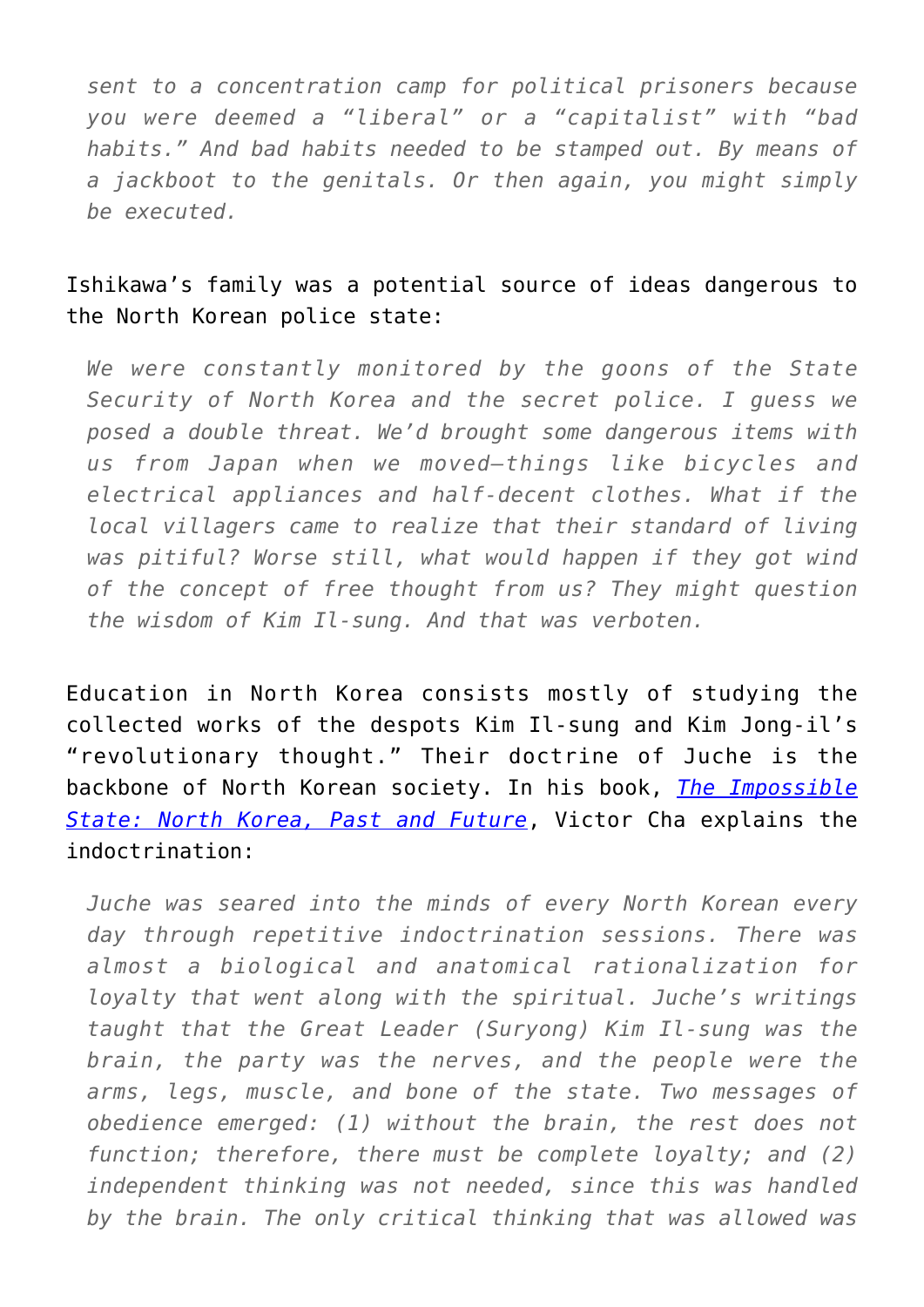*self-criticism based on guilt for not serving the leader well.*

In North Korea, speaking your mind is incomprehensible.

Reading my essay, you might think I'm overwrought. Surely, those who want to restrict hate speech don't want "complete loyalty" to a future presidency of, let's say, Elizabeth Warren. They don't want Americans to memorize her speeches or study her ponderings in school.

If you believe my worries are unfounded, read again the exchange with the Scottish teacher and Murray. The teacher thinks he is innocent in stifling dissent. He is merely spreading "national school authority policy." The teacher knows what Murray thinks and he "knows what the authority thinks." The view of the "authority's" trumps the student's opinions.

In a future democratic socialist administration mired in economic collapse, is it a stretch to predict that protection of free speech will continue to wane making criticism of government policies verboten?

If disagreement over the number of genders can't be tolerated, surely disagreements on a debt jubilee or a wealth tax wouldn't be tolerated either.

Ishikawa didn't understand the freedoms he had in Japan until he lost freedom in North Korea. Like Ishikawa in Japan, today's Americans don't know we are swimming in the warm waters of liberty, with the freedom to speak our mind.

In degree, America is far removed from the world of North Korea. But when government is given the power to determine what is acceptable speech, we are operating out of the same totalitarian mindset that leads to dystopian hell. If totalitarianism comes to America, we will have no one to